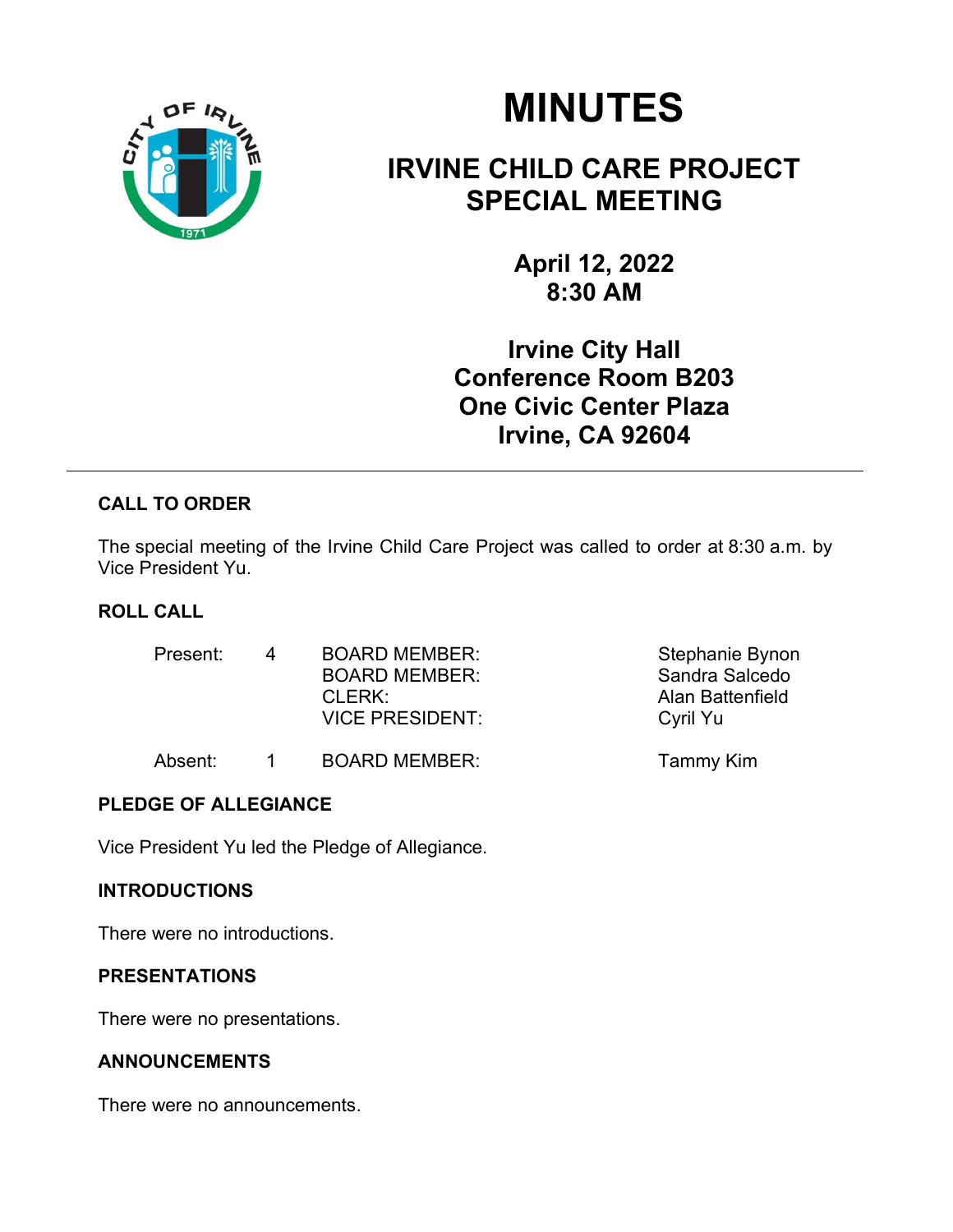#### PUBLIC COMMENTS

There were no public comments.

## ADDITIONS AND DELETIONS TO THE AGENDA

There were no additions or deletions to the agenda.

#### 1. BOARD BUSINESS

#### 1.1 PROVIDER SELECTION FOR SOLIS PARK SCHOOL

#### ACTION:

Moved by Board Member Bynon, seconded by Clerk Battenfield, and unanimously carried by those members present (Board Member Kim absent) to approve Rainbow Rising as the Irvine Child Care Project provider for Solis Park School effective August 18, 2022.

1.2 IRVINE CHILD CARE PROJECT PROPOSED BUDGET FOR FY 2022-23 WITH MULTI-YEAR BUDGET PROJECTIONS

#### ACTION:

Submitted for the Board's review and discussion.

#### 1.3 IRVINE CHILD CARE PROJECT QUALITY CRITERIA AND ASSESSMENT PROCESS

#### ACTION:

Moved by Board Member Bynon, seconded by Clerk Battenfield, and unanimously carried by those members present (Board Member Kim absent) to approve Option A: Allocate a total of up to \$65,000 for FY 2022-23 for quality assessment consulting services.

### 1.4 IRVINE CHILD CARE PROJECT BOARD ELECTIONS

Selection of Board President, Vice President, and Clerk: Supervisor Stubbler opened the call for nominations for the Irvine Child Care Project Board President, Vice President, and Clerk.

Selection of Irvine Child Care Project President:

• Board Member Bynon nominated Vice President Yu. Motion seconded by Board Member Salcedo, and unanimously carried by those members present (Board Member Kim absent).